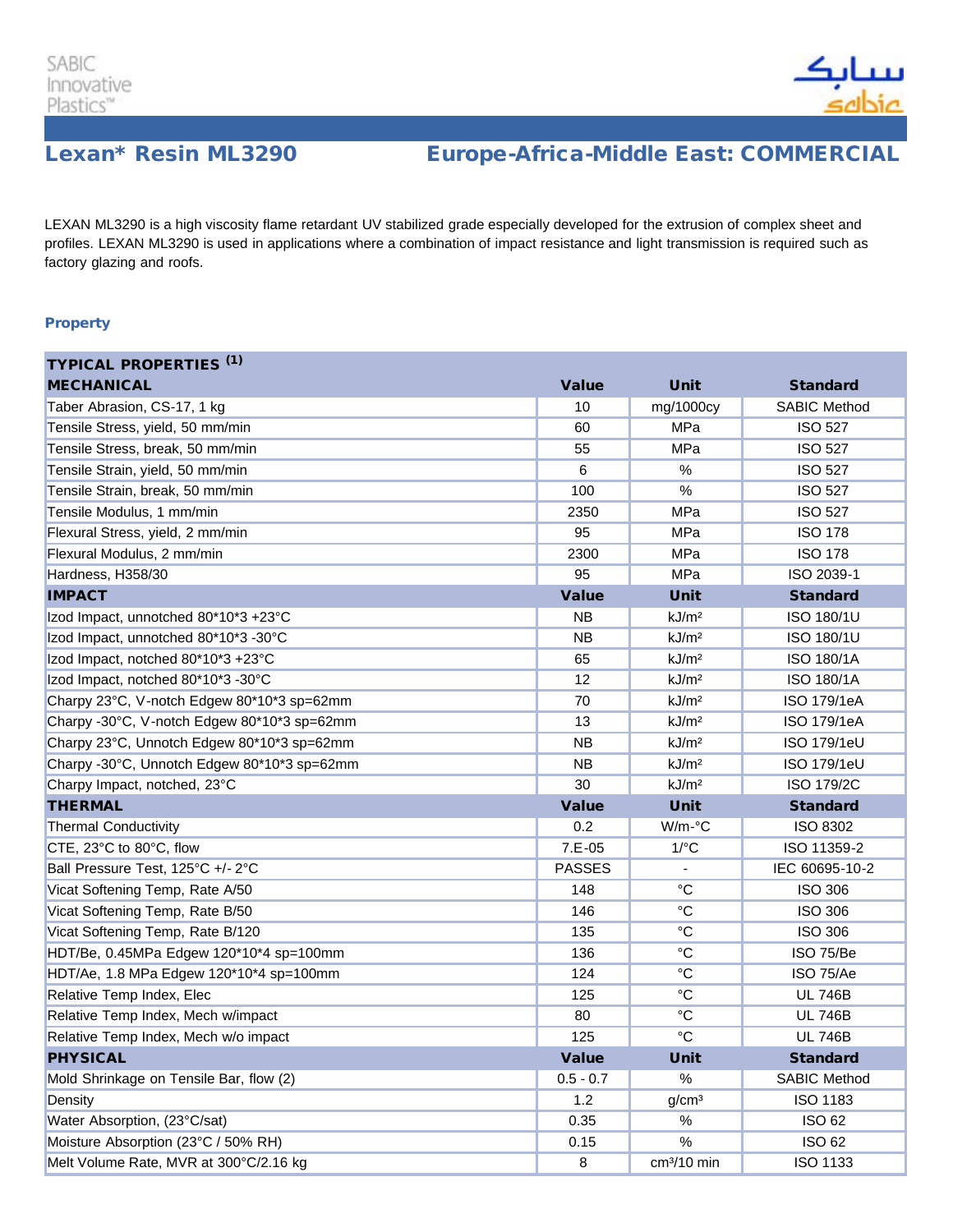| <b>OPTICAL</b>                                | <b>Value</b> | <b>Unit</b>              | <b>Standard</b>    |
|-----------------------------------------------|--------------|--------------------------|--------------------|
| <b>Light Transmission</b>                     | $88 - 90$    | $\%$                     | <b>ASTM D 1003</b> |
| Haze                                          | < 0.8        | $\frac{0}{0}$            | <b>ASTM D 1003</b> |
| Refractive Index                              | 1.586        | $\blacksquare$           | <b>ISO 489</b>     |
| <b>ELECTRICAL</b>                             | <b>Value</b> | <b>Unit</b>              | <b>Standard</b>    |
| <b>Volume Resistivity</b>                     | $>1.E+15$    | Ohm-cm                   | IEC 60093          |
| Surface Resistivity, ROA                      | $>1.E+15$    | Ohm                      | IEC 60093          |
| Dielectric Strength, in oil, 0.8 mm           | 35           | kV/mm                    | IEC 60243-1        |
| Dielectric Strength, in oil, 1.6 mm           | 27           | kV/mm                    | IEC 60243-1        |
| Dielectric Strength, in oil, 3.2 mm           | 17           | kV/mm                    | IEC 60243-1        |
| Relative Permittivity, 50/60 Hz               | 2.7          | $\blacksquare$           | IEC 60250          |
| Relative Permittivity, 1 MHz                  | 2.7          | $\overline{\phantom{a}}$ | IEC 60250          |
| Dissipation Factor, 50/60 Hz                  | 0.001        | ٠                        | IEC 60250          |
| Dissipation Factor, 1 MHz                     | 0.01         | $\overline{\phantom{a}}$ | IEC 60250          |
| <b>Comparative Tracking Index</b>             | 225          | $\vee$                   | IEC 60112          |
| <b>FLAME CHARACTERISTICS</b>                  | <b>Value</b> | <b>Unit</b>              | <b>Standard</b>    |
| UL Recognized, 94V-2 Flame Class Rating (3)   | 1.5          | mm                       | <b>UL 94</b>       |
| UL Recognized, 94V-0 Flame Class Rating (3)   | 2            | mm                       | <b>UL 94</b>       |
| Glow Wire Flammability Index 850°C, passes at | 1            | <sub>mm</sub>            | IEC 60695-2-12     |
| Glow Wire Flammability Index 960°C, passes at | 1.5          | mm                       | IEC 60695-2-12     |
| Oxygen Index (LOI)                            | 25           | $\%$                     | <b>ISO 4589</b>    |
| Source GMD, last updated:05/23/1990           |              |                          |                    |

### **Processing**

Parameter Profile Extrusion Value Unit Drying Temperature 120 °C Drying Time 2 - 4 hrs Melt Temperature 280 - 300 °C Barrel - Zone 1 Temperature 26 Australia 1 Australia 1 Australia 200 and 240 - 280 **Particle 240 - 280** and 240 - 280 **C** Barrel - Zone 2 Temperature 260 - 290 °C Barrel - Zone 3 Temperature 260 - 290 °C Barrel - Zone 4 Temperature 260 - 290 °C Hopper Temperature **100 - 120** °C Adapter Temperature **270 - 300** °C Die Temperature 260 - 290 °C Calibrator Temperature **80 - 100** °C

Source GMD, last updated:05/23/1990

THESE PROPERTY VALUES ARE NOT INTENDED FOR SPECIFICATION PURPOSES.

## PLEASE CHECK WITH YOUR [\(LOCAL SALES OFFICE\) F](http://www.sabic-ip.com/gep/en/ContactUs/ContactUs/contact_us.html)OR AVAILABILITY IN YOUR REGION

(1) Typical values only. Variations within normal tolerances are possible for various colors. All values are measured after at least 48 hours storage at 23°C/50% relative humidity. All properties, except the melt volume and melt flow rates, are measured on injection molded samples. All samples tested under ISO test standards are prepared according to ISO 294.

(2) Only typical data for selection purposes. Not to be used for part or tool design.

(3) This rating is not intended to reflect hazards presented by this or any other material under actual fire conditions.

(4) Internal measurements according to UL standards.

Disclaimer : All information, recommendation or advice given by SABIC Innovative Plastics, or any of its subsidiaries, affiliates or authorized representatives, whether written or oral, is given in good faith, to the best of its knowledge and based on current procedures in effect. Each user of the products shall convince himself, through all available sources (including finished product testing in its appropriate environment) of the suitability of the products supplied for its own particular purpose. Because actual use of the products by the